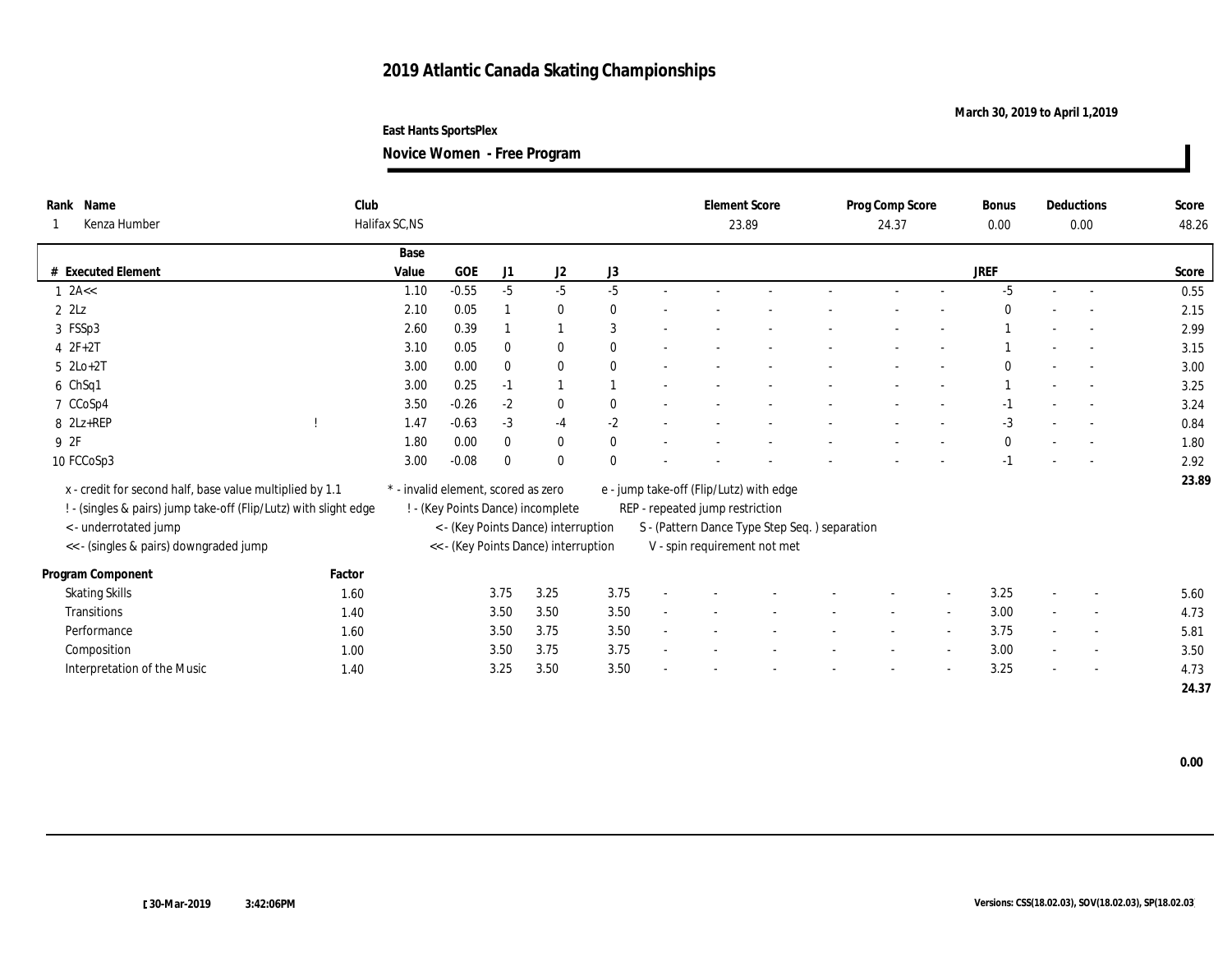## **March 30, 2019 to April 1,2019**

**East Hants SportsPlex**

**Novice Women - Free Program**

| Name<br>Rank<br><b>Hayley Dalton</b><br>2                        | Club   | CBS Skating Club, NL                |           |                          |                                      |              |                                 | <b>Element Score</b><br>24.36                 | Prog Comp Score<br>22.56 |                          | Bonus<br>0.00 | Deductions<br>0.00       | Score<br>46.92 |
|------------------------------------------------------------------|--------|-------------------------------------|-----------|--------------------------|--------------------------------------|--------------|---------------------------------|-----------------------------------------------|--------------------------|--------------------------|---------------|--------------------------|----------------|
|                                                                  |        | Base                                |           |                          |                                      |              |                                 |                                               |                          |                          |               |                          |                |
| # Executed Element                                               |        | Value                               | $\rm GOE$ | J1                       | J2                                   | J3           |                                 |                                               |                          |                          | JREF          |                          | Score          |
| $1 2F+2Lo+2T$                                                    |        | 4.80                                | $-0.27$   | $-1$                     | $-2$                                 | $-1$         |                                 |                                               |                          |                          | $-2$          |                          | 4.53           |
| 2 FSSp4                                                          |        | 3.00                                | 0.30      |                          |                                      |              |                                 |                                               |                          |                          |               |                          | 3.30           |
| $3$ 1Lz                                                          |        | 0.60                                | 0.00      |                          | $\bf{0}$                             | $\bf{0}$     |                                 |                                               |                          |                          | $-1$          | $\overline{\phantom{a}}$ | 0.60           |
| $4$ 1F+2Lo                                                       |        | 2.20                                | 0.04      | $\bf{0}$                 | 1                                    | $\mathbf{0}$ |                                 |                                               |                          |                          | $\mathbf{0}$  |                          | 2.24           |
| 5 FCCoSp4                                                        |        | 3.50                                | 0.00      |                          | $-1$                                 | $-1$         |                                 |                                               |                          |                          |               | $\overline{\phantom{a}}$ | 3.50           |
| $6 \ 2S + 2T$                                                    |        | 2.60                                | $-0.13$   | $-1$                     | $-1$                                 | $-1$         |                                 |                                               |                          |                          | $-1$          | $\sim$                   | 2.47           |
| 72Lz                                                             |        | 2.10                                | 0.05      |                          | $\bf{0}$                             | $\bf{0}$     |                                 |                                               |                          |                          | $\Omega$      |                          | 2.15           |
| $8$ 1A $<<$                                                      |        | 0.00                                |           | $\overline{\phantom{a}}$ | $\sim$                               |              |                                 |                                               |                          |                          |               |                          | 0.00           |
| 9 ChSq1                                                          |        | 3.00                                | $-0.13$   | $-1$                     | $\mathbf{0}$                         | $\mathbf{0}$ |                                 |                                               |                          |                          | $\mathbf{0}$  | $\overline{\phantom{a}}$ | 2.87           |
| 10 CCoSp3                                                        |        | 3.00                                | $-0.30$   | $\bf{0}$                 | $-2$                                 | $-1$         |                                 |                                               |                          |                          | $-1$          |                          | 2.70           |
| 11.                                                              |        |                                     |           |                          |                                      |              |                                 |                                               |                          |                          |               |                          | 0.00           |
| x - credit for second half, base value multiplied by 1.1         |        | * - invalid element, scored as zero |           |                          |                                      |              |                                 | e - jump take-off (Flip/Lutz) with edge       |                          |                          |               |                          | 24.36          |
| ! - (singles & pairs) jump take-off (Flip/Lutz) with slight edge |        |                                     |           |                          | ! - (Key Points Dance) incomplete    |              | REP - repeated jump restriction |                                               |                          |                          |               |                          |                |
| < - underrotated jump                                            |        |                                     |           |                          | < - (Key Points Dance) interruption  |              |                                 | S - (Pattern Dance Type Step Seq.) separation |                          |                          |               |                          |                |
| << - (singles & pairs) downgraded jump                           |        |                                     |           |                          | << - (Key Points Dance) interruption |              |                                 | V - spin requirement not met                  |                          |                          |               |                          |                |
|                                                                  |        |                                     |           |                          |                                      |              |                                 |                                               |                          |                          |               |                          |                |
| Program Component                                                | Factor |                                     |           |                          |                                      |              |                                 |                                               |                          |                          |               |                          |                |
| <b>Skating Skills</b>                                            | 1.60   |                                     |           | 3.75                     | 3.25                                 | 3.50         |                                 |                                               |                          |                          | 3.50          | $\overline{\phantom{a}}$ | 5.60           |
| Transitions                                                      | 1.40   |                                     |           | 3.25                     | 3.50                                 | 3.00         |                                 |                                               |                          |                          | 3.00          | $\overline{\phantom{a}}$ | 4.47           |
| Performance                                                      | 1.60   |                                     |           | 3.50                     | 3.25                                 | 2.75         |                                 |                                               |                          | $\overline{\phantom{a}}$ | 3.25          | $\overline{\phantom{a}}$ | 5.10           |
| Composition                                                      | 1.00   |                                     |           | 3.50                     | 3.25                                 | 3.00         |                                 |                                               |                          | $\sim$                   | 3.00          | $\overline{\phantom{a}}$ | 3.19           |
| Interpretation of the Music                                      | 1.40   |                                     |           | 3.00                     | 3.00                                 | 2.75         |                                 |                                               |                          |                          | 3.25          | $\overline{\phantom{a}}$ | 4.20           |
|                                                                  |        |                                     |           |                          |                                      |              |                                 |                                               |                          |                          |               |                          | 22.56          |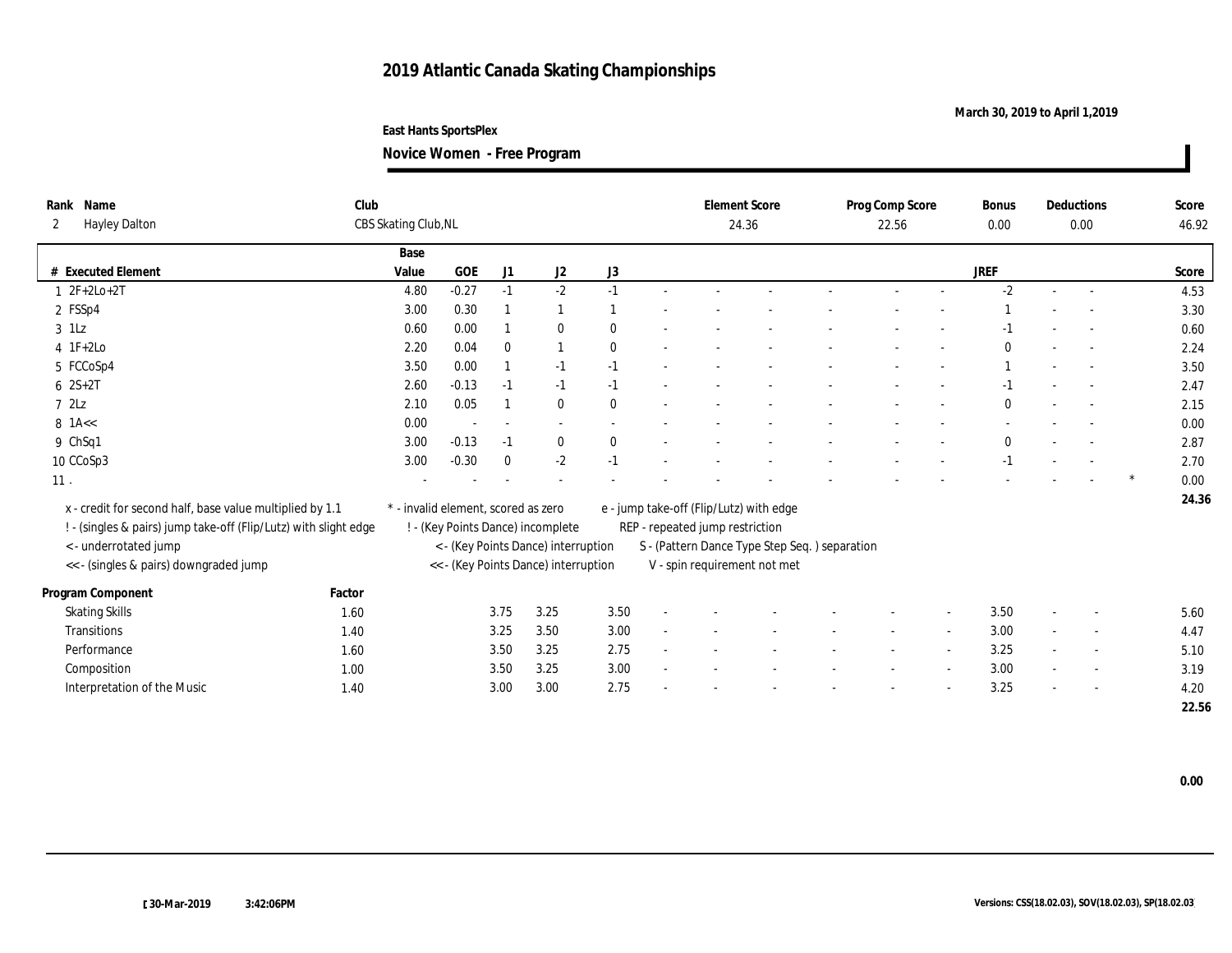## **March 30, 2019 to April 1,2019**

**East Hants SportsPlex**

**Novice Women - Free Program**

| Name<br>Rank<br>3     | Elin Maskova                                                     | Club<br>Prince Of Wales S,NL        |            |              |                                      |              | <b>Element Score</b><br>24.78                 |  | Prog Comp Score<br>21.83 |                | Bonus<br>0.00 | Deductions<br>0.00       | Score<br>46.61 |
|-----------------------|------------------------------------------------------------------|-------------------------------------|------------|--------------|--------------------------------------|--------------|-----------------------------------------------|--|--------------------------|----------------|---------------|--------------------------|----------------|
|                       |                                                                  | Base                                |            |              |                                      |              |                                               |  |                          |                |               |                          |                |
| # Executed Element    |                                                                  | Value                               | <b>GOE</b> | J1           | J2                                   | J3           |                                               |  |                          |                | <b>JREF</b>   |                          | Score          |
| 1 ChSq1               |                                                                  | 3.00                                | 0.25       | $\mathbf{0}$ |                                      | $\mathbf{0}$ |                                               |  |                          |                |               |                          | 3.25           |
| $2$ $2S+2Lo+2Lo$      |                                                                  | 4.70                                | 0.00       |              | $\bf{0}$                             | $-1$         |                                               |  |                          |                | $\Omega$      |                          | 4.70           |
| 3 <sub>1</sub> A      |                                                                  | 1.10                                | 0.00       | $\bf{0}$     | $\bf{0}$                             | $\bf{0}$     |                                               |  |                          |                | $\Omega$      | $\sim$                   | 1.10           |
| 4 FCCoSp4             |                                                                  | 3.50                                | $-0.26$    | $\mathbf{0}$ | $\bf{0}$                             | $-1$         |                                               |  |                          |                | $-2$          | $\sim$                   | 3.24           |
| 5 1Lz                 |                                                                  | 0.60                                | $-0.11$    | $-2$         | $-1$                                 | $-1$         |                                               |  |                          |                | $-3$          | $\overline{a}$           | 0.49           |
| 6 2F                  |                                                                  | 1.80                                | $-0.05$    | $\bf{0}$     | $\bf{0}$                             | $\bf{0}$     |                                               |  |                          |                | $-1$          | $\sim$                   | 1.75           |
| $72F+2T<$             |                                                                  | 2.78                                | $-0.27$    | $-2$         | $-1$                                 | $\mathbf{0}$ |                                               |  |                          |                | $-3$          | $\sim$                   | 2.51           |
| 8 LSp4                |                                                                  | 2.70                                | 0.20       |              |                                      | $\mathbf{0}$ |                                               |  |                          |                |               | $\overline{a}$           | 2.90           |
| $9$ $2Lz+1T$          |                                                                  | 2.50                                | $-0.26$    | $-1$         | $-1$                                 | $-1$         |                                               |  |                          |                | $-2$          |                          | 2.24           |
| 10 FSSp3              |                                                                  | 2.60                                | 0.00       | $-1$         | $\theta$                             |              |                                               |  |                          |                | $\Omega$      |                          | 2.60           |
|                       | x - credit for second half, base value multiplied by 1.1         | * - invalid element, scored as zero |            |              |                                      |              | e - jump take-off (Flip/Lutz) with edge       |  |                          |                |               |                          | 24.78          |
|                       | ! - (singles & pairs) jump take-off (Flip/Lutz) with slight edge |                                     |            |              | ! - (Key Points Dance) incomplete    |              | REP - repeated jump restriction               |  |                          |                |               |                          |                |
|                       | < - underrotated jump                                            |                                     |            |              | < - (Key Points Dance) interruption  |              | S - (Pattern Dance Type Step Seq.) separation |  |                          |                |               |                          |                |
|                       | << - (singles & pairs) downgraded jump                           |                                     |            |              | << - (Key Points Dance) interruption |              | V - spin requirement not met                  |  |                          |                |               |                          |                |
|                       |                                                                  |                                     |            |              |                                      |              |                                               |  |                          |                |               |                          |                |
| Program Component     |                                                                  | Factor                              |            |              |                                      |              |                                               |  |                          |                |               |                          |                |
| <b>Skating Skills</b> |                                                                  | 1.60                                |            | 3.50         | 3.50                                 | 3.25         |                                               |  |                          |                | 2.50          | $\overline{\phantom{a}}$ | 5.10           |
| Transitions           |                                                                  | 1.40                                |            | 3.50         | 3.25                                 | 2.50         |                                               |  |                          |                | 2.50          | $\overline{\phantom{a}}$ | 4.12           |
| Performance           |                                                                  | 1.60                                |            | 3.50         | 3.75                                 | 2.75         |                                               |  |                          | $\sim$         | 2.75          | $\sim$                   | 5.10           |
| Composition           |                                                                  | 1.00                                |            | 3.50         | 3.50                                 | 3.00         |                                               |  |                          | $\overline{a}$ | 2.50          | $\overline{\phantom{a}}$ | 3.13           |
|                       | Interpretation of the Music                                      | 1.40                                |            | 3.75         | 3.50                                 | 2.75         |                                               |  |                          |                | 2.50          | $\overline{\phantom{a}}$ | 4.38           |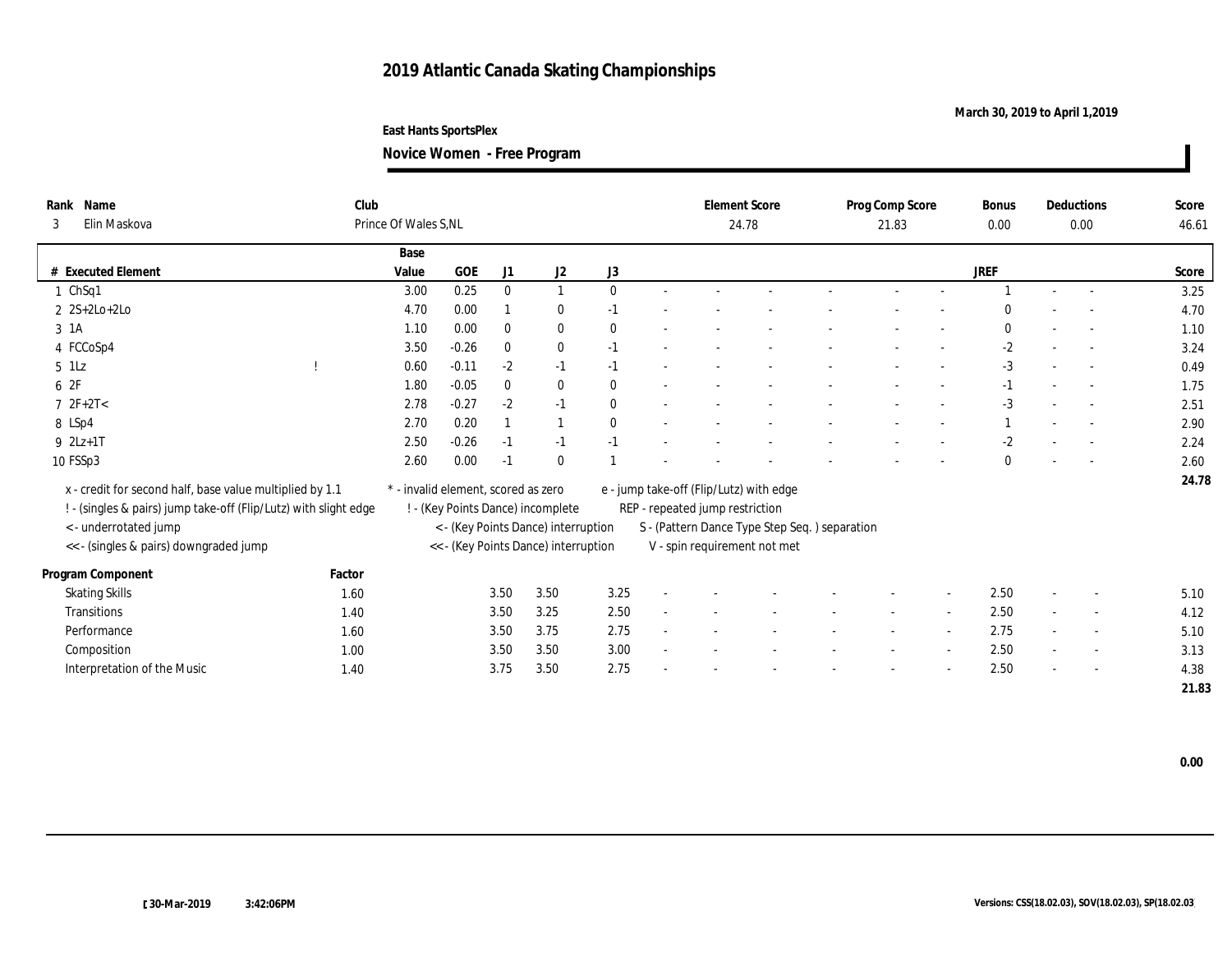## **March 30, 2019 to April 1,2019**

**East Hants SportsPlex**

**Novice Women - Free Program**

| Rank Name<br>Kayla Deveau<br>4                                                                                               | Club   | Dartmouth SC, NS                    |         |              |                                      |              | <b>Element Score</b><br>21.38                                              |                                               | Prog Comp Score<br>22.66 |        | Bonus<br>0.00 | Deductions<br>0.00       | Score<br>44.04 |
|------------------------------------------------------------------------------------------------------------------------------|--------|-------------------------------------|---------|--------------|--------------------------------------|--------------|----------------------------------------------------------------------------|-----------------------------------------------|--------------------------|--------|---------------|--------------------------|----------------|
|                                                                                                                              |        | Base                                |         |              |                                      |              |                                                                            |                                               |                          |        |               |                          |                |
| # Executed Element                                                                                                           |        | Value                               | GOE     | J1           | $\mathrm{J}2$                        | $\rm J3$     |                                                                            |                                               |                          |        | <b>JREF</b>   |                          | Score          |
| $2F+1A+SEQ$                                                                                                                  |        | 2.32                                | 0.23    |              | $\boldsymbol{2}$                     |              |                                                                            |                                               |                          |        |               | $\overline{\phantom{a}}$ | 2.55           |
| $2 \text{ } 2A <$                                                                                                            |        | 2.48                                | $-1.12$ | $-4$         | $-5$                                 | $-4$         |                                                                            |                                               |                          |        | $-5$          |                          | 1.36           |
| 3 CCoSp3                                                                                                                     |        | 3.00                                | $-0.08$ | $-1$         | $\bf{0}$                             | $\mathbf{0}$ |                                                                            |                                               |                          |        | $\Omega$      | $\sim$                   | 2.92           |
| $4$ $2Lz+1Lo+2T<$                                                                                                            |        | 3.58                                | $-0.89$ | $-3$         | $-5$                                 | $-5$         |                                                                            |                                               |                          |        | -4            | $\sim$                   | 2.69           |
| 5 2S                                                                                                                         |        | 1.30                                | 0.13    | $\bf{0}$     | $\boldsymbol{2}$                     | $\mathbf{2}$ |                                                                            |                                               |                          |        | $\Omega$      | $\overline{\phantom{a}}$ | 1.43           |
| 6 2F                                                                                                                         |        | 1.80                                | $-0.09$ | $\mathbf{0}$ |                                      | $-1$         |                                                                            |                                               |                          |        | $-2$          | $\sim$                   | 1.71           |
| 72Lz                                                                                                                         |        | 2.10                                | $-1.05$ | $-5$         | $-5$                                 | $-5$         |                                                                            |                                               |                          |        | $-5$          | $\sim$                   | 1.05           |
| 8 ChSq1                                                                                                                      |        | 3.00                                | 0.00    | $\bf{0}$     | $\bf{0}$                             | $\mathbf{0}$ |                                                                            |                                               |                          |        | $\mathbf{0}$  |                          | 3.00           |
| 9 FSSp4                                                                                                                      |        | 3.00                                | $-0.08$ |              | $-1$                                 | $-1$         |                                                                            |                                               |                          |        | $\mathbf{0}$  | $\sim$                   | 2.92           |
| 10 FCCoSp1                                                                                                                   |        | 2.00                                | $-0.25$ | $-1$         | $-1$                                 | $-2$         |                                                                            |                                               |                          |        | $-1$          |                          | 1.75           |
| x - credit for second half, base value multiplied by 1.1<br>! - (singles & pairs) jump take-off (Flip/Lutz) with slight edge |        | * - invalid element, scored as zero |         |              | ! - (Key Points Dance) incomplete    |              | e - jump take-off (Flip/Lutz) with edge<br>REP - repeated jump restriction |                                               |                          |        |               |                          | 21.38          |
| <- underrotated jump                                                                                                         |        |                                     |         |              | < - (Key Points Dance) interruption  |              |                                                                            | S - (Pattern Dance Type Step Seq.) separation |                          |        |               |                          |                |
| << - (singles & pairs) downgraded jump                                                                                       |        |                                     |         |              | << - (Key Points Dance) interruption |              | V - spin requirement not met                                               |                                               |                          |        |               |                          |                |
| Program Component                                                                                                            | Factor |                                     |         |              |                                      |              |                                                                            |                                               |                          |        |               |                          |                |
| <b>Skating Skills</b>                                                                                                        | 1.60   |                                     |         | 4.00         | 4.00                                 | 3.50         |                                                                            |                                               |                          |        | 3.50          | $\overline{\phantom{a}}$ | 6.00           |
| Transitions                                                                                                                  | 1.40   |                                     |         | 3.25         | 3.25                                 | 3.25         |                                                                            |                                               |                          | $\sim$ | 2.50          | $\overline{\phantom{a}}$ | 4.28           |
| Performance                                                                                                                  | 1.60   |                                     |         | 3.50         | 3.25                                 | 3.00         |                                                                            |                                               |                          | $\sim$ | 3.25          | $\sim$                   | 5.20           |
| Composition                                                                                                                  | 1.00   |                                     |         | 3.00         | 3.50                                 | 3.25         |                                                                            |                                               |                          | $\sim$ | 2.50          | $\sim$                   | 3.06           |
| Interpretation of the Music                                                                                                  | 1.40   |                                     |         | 2.75         | 3.25                                 | 2.75         |                                                                            |                                               |                          | $\sim$ | 3.00          | $\overline{\phantom{a}}$ | 4.12           |
|                                                                                                                              |        |                                     |         |              |                                      |              |                                                                            |                                               |                          |        |               |                          |                |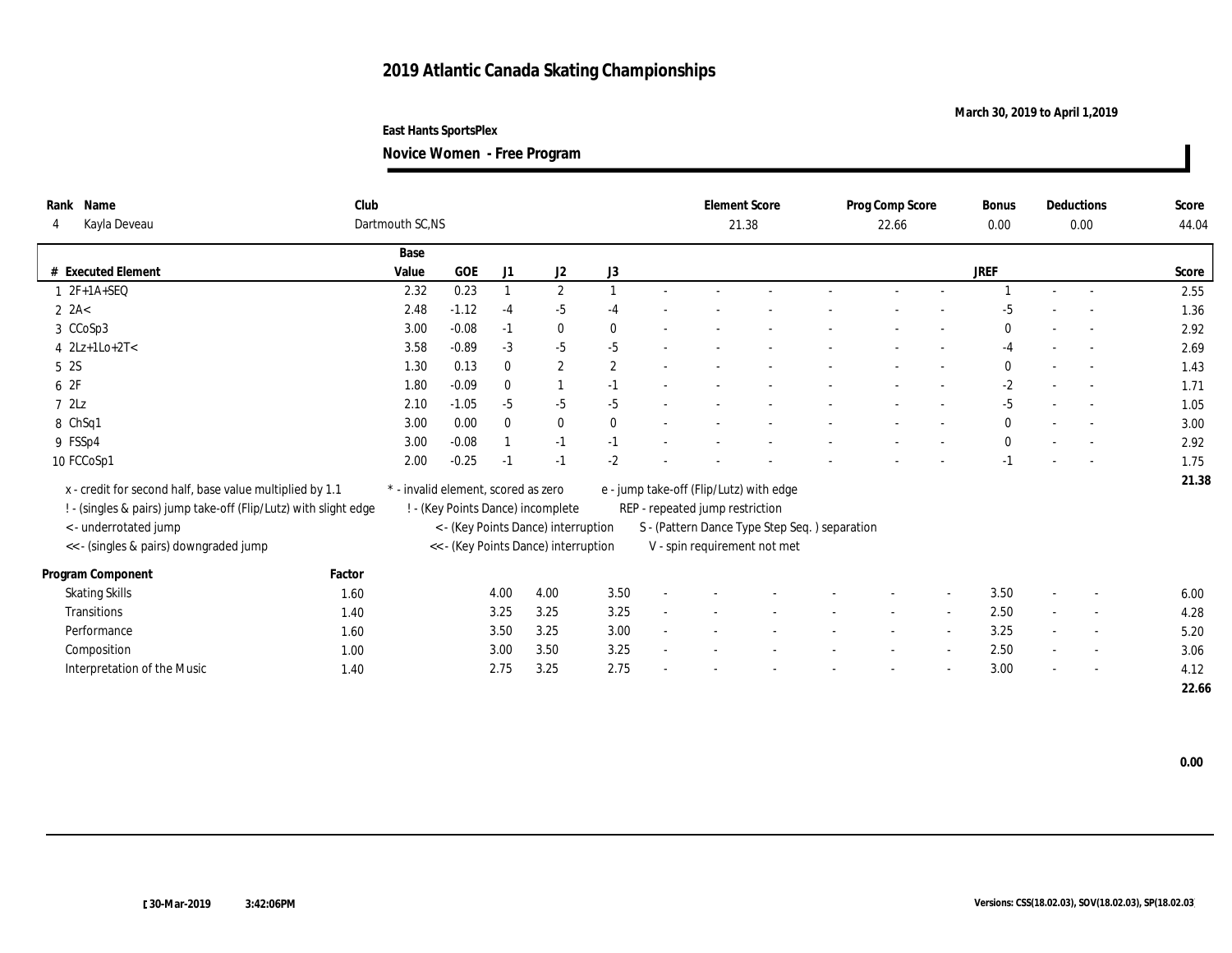## **March 30, 2019 to April 1,2019**

**East Hants SportsPlex**

**Novice Women - Free Program**

| Name<br>Rank<br><b>Baily Cox</b><br>5                            | Club<br>Greenwood Skating, NS |                                     |              |                                      |              | <b>Element Score</b><br>19.17           |                                                | Prog Comp Score<br>20.61 |                          | <b>Bonus</b><br>$0.00\,$ | Deductions<br>0.00       | Score<br>39.78 |
|------------------------------------------------------------------|-------------------------------|-------------------------------------|--------------|--------------------------------------|--------------|-----------------------------------------|------------------------------------------------|--------------------------|--------------------------|--------------------------|--------------------------|----------------|
|                                                                  | Base                          |                                     |              |                                      |              |                                         |                                                |                          |                          |                          |                          |                |
| # Executed Element                                               | Value                         | <b>GOE</b>                          | J1           | J2                                   | J3           |                                         |                                                |                          |                          | <b>JREF</b>              |                          | Score          |
| 12F                                                              | 1.80                          | $-0.18$                             | $-1$         | $-1$                                 | $-1$         |                                         |                                                |                          |                          |                          |                          | 1.62           |
| $2 F + 2T$                                                       | 3.10                          | $-0.41$                             | $-2$         | $-2$                                 | $-2$         |                                         |                                                |                          |                          | $-3$                     | $\overline{a}$           | 2.69           |
| 3 2Lo                                                            | 1.70                          | $-0.85$                             | $-5$         | $-5$                                 | $-5$         |                                         |                                                |                          |                          | -5                       | $\overline{\phantom{a}}$ | 0.85           |
| 4 CCoSp4                                                         | 3.50                          | 0.09                                |              | $\mathbf{0}$                         | $-1$         |                                         |                                                |                          |                          |                          | $\overline{\phantom{a}}$ | 3.59           |
| 5 1A                                                             | 1.10                          | 0.08                                |              |                                      | $\theta$     |                                         |                                                |                          |                          |                          | $\overline{a}$           | 1.18           |
| 6 2T                                                             | 1.30                          | $-0.65$                             | $-5$         | $-5$                                 | $-5$         |                                         |                                                |                          |                          | -5                       | $\sim$                   | 0.65           |
| 7 FSSp1                                                          | 2.00                          | $-0.25$                             | $-1$         | $\bf{0}$                             | $-2$         |                                         |                                                |                          |                          | $-2$                     | $\overline{\phantom{a}}$ | 1.75           |
| 8 ChSq1                                                          | 3.00                          | 0.13                                | $\bf{0}$     | $\mathbf{1}$                         | $\mathbf{0}$ |                                         |                                                |                          |                          | $\theta$                 | $\overline{a}$           | 3.13           |
| 9 2S                                                             | 1.30                          | $-0.03$                             | $-1$         | $\bf{0}$                             | $\mathbf{0}$ |                                         |                                                |                          |                          | $\mathbf{0}$             | $\sim$                   | 1.27           |
| 10 FCCoSp2                                                       | 2.50                          | $-0.06$                             | $\mathbf{0}$ | $\bf{0}$                             | $-1$         |                                         |                                                |                          |                          | $\theta$                 |                          | 2.44           |
| x - credit for second half, base value multiplied by 1.1         |                               | * - invalid element, scored as zero |              |                                      |              | e - jump take-off (Flip/Lutz) with edge |                                                |                          |                          |                          |                          | 19.17          |
| ! - (singles & pairs) jump take-off (Flip/Lutz) with slight edge |                               |                                     |              | ! - (Key Points Dance) incomplete    |              | REP - repeated jump restriction         |                                                |                          |                          |                          |                          |                |
| < - underrotated jump                                            |                               |                                     |              | < - (Key Points Dance) interruption  |              |                                         | S - (Pattern Dance Type Step Seq. ) separation |                          |                          |                          |                          |                |
| << - (singles & pairs) downgraded jump                           |                               |                                     |              | << - (Key Points Dance) interruption |              |                                         | V - spin requirement not met                   |                          |                          |                          |                          |                |
|                                                                  |                               |                                     |              |                                      |              |                                         |                                                |                          |                          |                          |                          |                |
| Program Component<br>Factor                                      |                               |                                     |              |                                      |              |                                         |                                                |                          |                          |                          |                          |                |
| <b>Skating Skills</b><br>1.60                                    |                               |                                     | 3.50         | 3.25                                 | 3.00         |                                         |                                                |                          |                          | 2.75                     | $\overline{\phantom{a}}$ | 5.01           |
| Transitions<br>1.40                                              |                               |                                     | 3.25         | 3.00                                 | 2.75         |                                         |                                                |                          | $\sim$                   | 2.25                     | $\sim$                   | 3.93           |
| Performance<br>1.60                                              |                               |                                     | 3.50         | 3.50                                 | 2.75         |                                         |                                                |                          | $\overline{\phantom{a}}$ | 2.75                     | $\sim$                   | 5.01           |
| Composition<br>1.00                                              |                               |                                     | 3.00         | 3.25                                 | 2.75         |                                         |                                                |                          | $\overline{\phantom{a}}$ | 2.25                     | $\sim$                   | 2.81           |
| Interpretation of the Music<br>1.40                              |                               |                                     | 3.00         | 3.00                                 | 2.75         |                                         |                                                |                          |                          | 2.25                     | $\overline{\phantom{a}}$ | 3.85           |